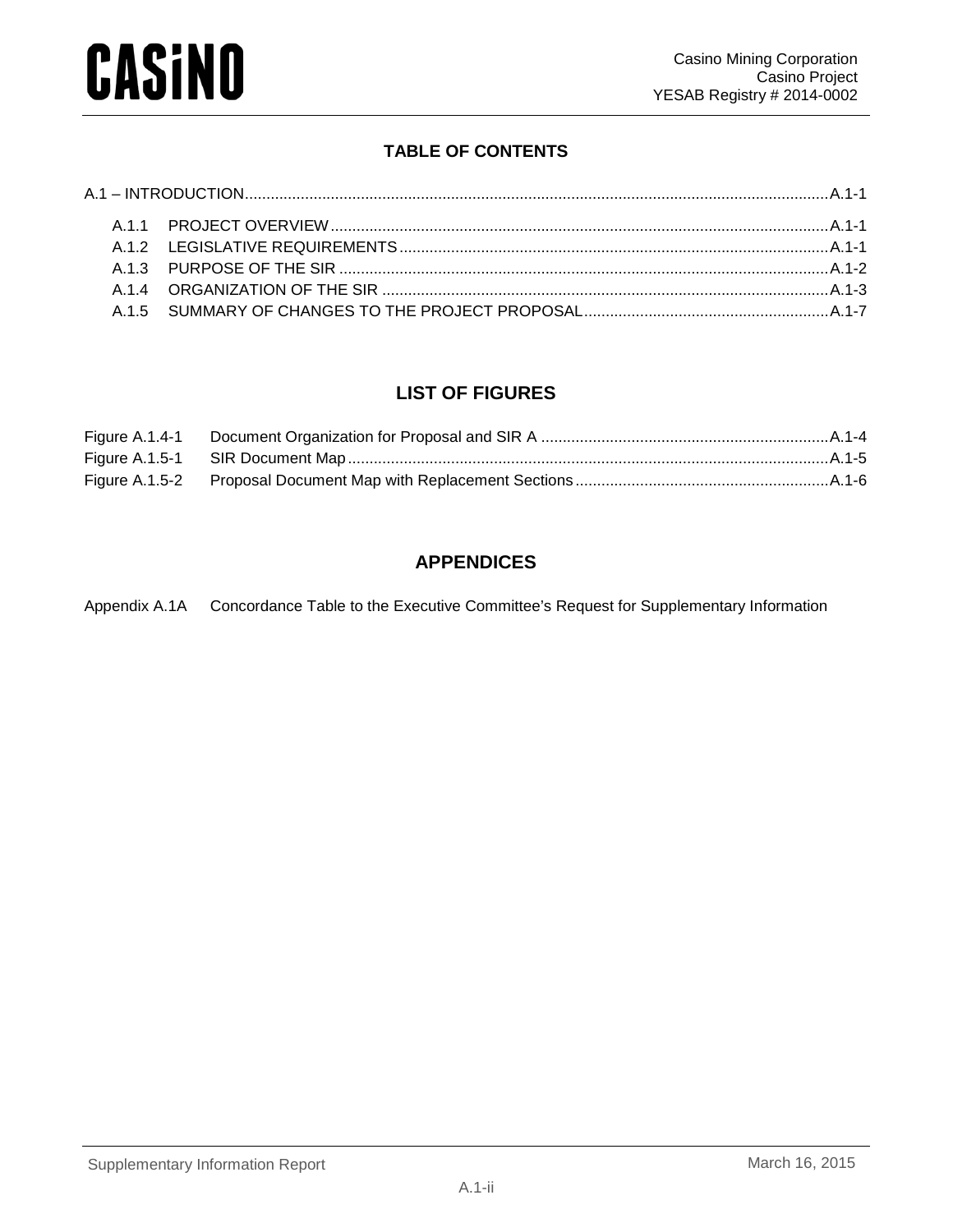### **A.1 – INTRODUCTION**

### <span id="page-1-1"></span><span id="page-1-0"></span>A.1.1 PROJECT OVERVIEW

Casino Mining Corporation (CMC) proposes to develop the Casino Project (the Project) 150 km northwest of Carmacks and 300 km from Whitehorse. The Project is designed to process approximately 120,000 t/d or 43.8 million t/y of copper and gold ore over a 22 year mine life. During the life-of-mine operations, the Casino Project will produce an anticipated 5.72 million ounces of gold, 30.26 million ounces of silver, 3.58 billion pounds of copper, and 325 million pounds of molybdenum.

Access to the project area is gained from Whitehorse via a network of existing paved highways linking Northern British Columbia and the Port of Skagway in Alaska. From Whitehorse, the paved Klondike Highway (Yukon Highway 2) affords access to the Village of Carmacks. From Carmacks, the access will follow for approximately 83 km on the existing gravel Freegold Road, which will be upgraded to accommodate Project requirements, referenced herein as the Freegold Road Upgrade. At the terminus of the Freegold Road, an extension (referenced as the Freegold Road Extension) will be constructed to provide all-weather gravel access over the approximate 120 km to the Project, generally following the existing and historic Casino Trail alignment.

Ore will be removed from the Open Pit and will then be hauled by truck and delivered to one of two ore processing facilities at the Casino mine site, one for sulphide ore and one for oxide ore. The sulphide ore processing facility will produce mineral concentrates of copper (which also contains gold) and molybdenum using conventional flotation technology. The oxide ore processing facility will produce gold and silver doré bars via heap leaching and carbon adsorption technology.

Located southeast of the Open Pit within the valley formed by the headwaters of Casino Creek, the tailings management facility will act as storage for all waste rock, process tailings, and process water from the operations. Storage for up to 947 Mt of tailings and 658 Mt of potentially reactive waste rock and overburden materials is considered in the design of the TMF.

### <span id="page-1-2"></span>A.1.2 LEGISLATIVE REQUIREMENTS

CMC submitted a Project Proposal under the *Yukon Environmental and Socio-economic Assessment Act* (YESAA) to the Yukon Environmental and Socio-economic Assessment Board (YESAB) on January 3, 2014. The Project Proposal contained five volumes and 25 chapters of documentation to support the assessment of the Project under the YESAA regulations. As production capacity of the proposed Project is greater than 300 t/day, the Project is subject to an Executive Committee Screening for the proposed construction, decommissioning and closure activities.

Following submission of the Project Proposal, on March 13, 2014 the YESAB Executive Committee determined that for the purposes of s. 50(3) of the YESAA, CMC's statutory requirement for consultation with the Selkirk First Nation (SFN), Little Salmon / Carmacks First Nation (LSCFN) and Tr'ondëk Hwëch'in (TH) First Nation, and the residents of the communities of Carmacks and Pelly Crossing was deemed to have been met. Consequently, the Project entered the pre-screening adequacy review phase of the YESAA process.

Subsequently, on May 23, 2014, CMC requested that the Executive Committee place the review of the Project on hold for all parties for an up to 180 day period to enable Casino to continue engagement with affected First Nations. YESAB subsequently granted the request on June 2, 2014, and, under the understanding that supplementary information may result from the continued engagement, did not issue an adequacy review report

### Supplementary Information Report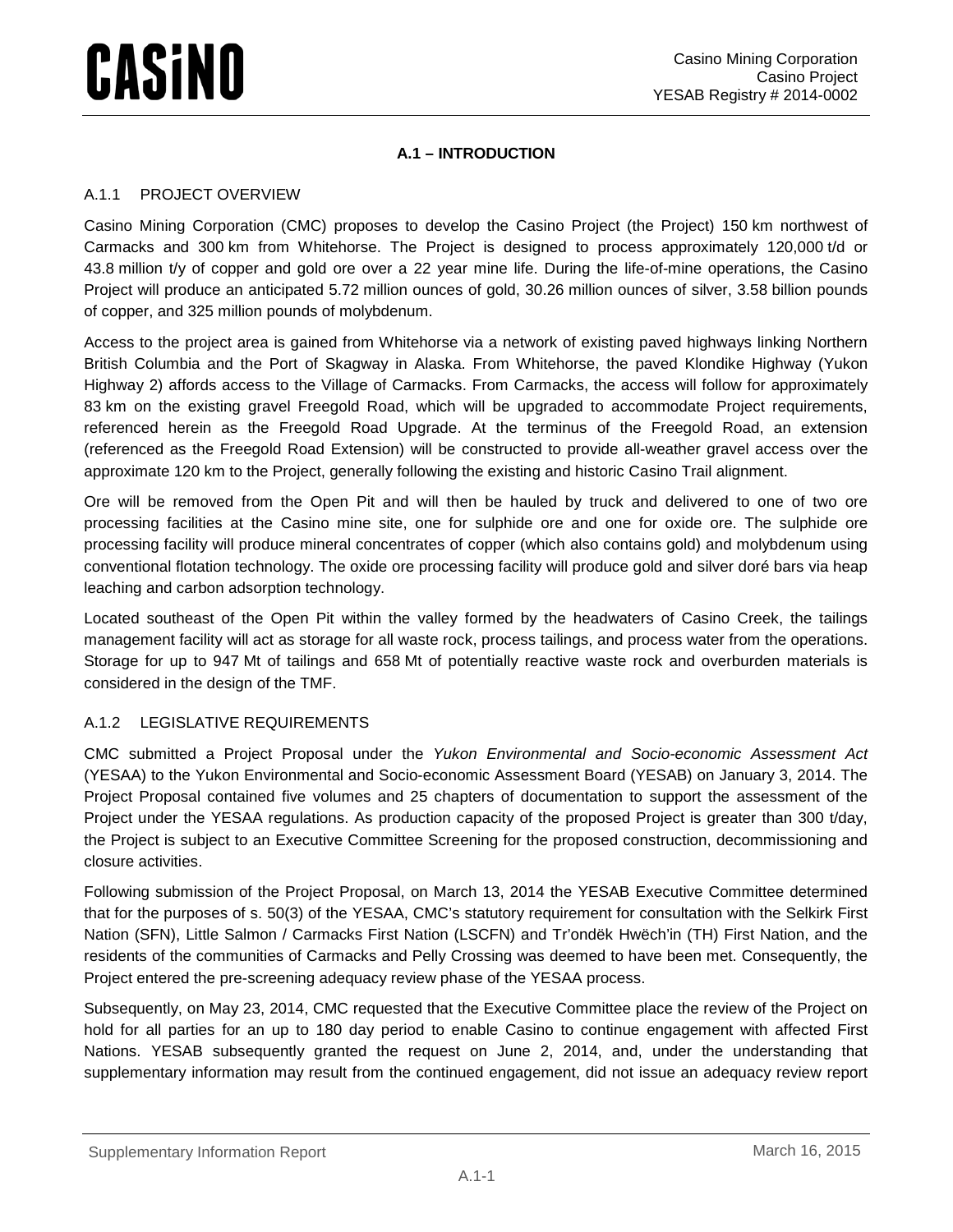or information request during the hold period. The hold period was lifted on November 27, 2014, and issuance of an *Adequacy Review Report: Project Assessment 2014-0002, Casino Mine* occurred on January 27, 2015.

The Executive Committee considers a proposal to be adequate if, in the opinion of the Executive Committee, the proponent "has in its proposal taken into account the matters referred to in paragraphs 42(1)(b),(c) and (e) to (h) of the Act; and the proposal contains sufficient information to enable the Executive Committee to prepare a statement of the scope of the project under section 34; contains sufficient information to enable the Executive Committee to commence the screening; and complies with the applicable rules" (YESAB, 2005). If the Executive Committee determines that the proposal is not adequate, then it provides a request for supplementary information required, which, as discussed above, was provided to CMC on January 27, 2015.

Following submission of the supplementary information from CMC, within 30 days (and a possible extension of a further 30 days) the Executive Committee will determine if the supplementary information provided meets the requirements, listed below, of YESAA (2005) for an adequate proposal:

*42. (1) In conducting an assessment of a project or existing project, a designated office, the executive committee or a panel of the Board shall take the following matters into consideration:*

- *(b) all stages of the project or existing project;*
- *(c) the significance of any environmental or socio-economic effects of the project or existing project that have occurred or might occur in or outside Yukon, including the effects of malfunctions or accidents;*
- *(e) alternatives to the project or existing project, or alternative ways of undertaking or operating it, that would avoid or minimize any significant adverse environmental or socio- economic effects;*
- *(f) mitigative measures and measures to compensate for any significant adverse environmental or socio-economic effects;*
- *(g) the need to protect the rights of Yukon Indian persons under final agreements, the special relationship between Yukon Indian persons and the wilderness environment of Yukon, and the cultures, traditions, health and lifestyles of Yukon Indian persons and other residents of Yukon; and*
- *(h) the interests of residents of Yukon and of Canadian residents outside Yukon.*

The supplementary information report (SIR) provided herein is in response to the request for supplementary information received from YESAB on January 27, 2015, and aims to meet the requirements of YESAA summarized above. The purpose of the SIR, and the organization of the SIR are outlined below.

### <span id="page-2-0"></span>A.1.3 PURPOSE OF THE SIR

This Supplementary Information Report (SIR) has been written to respond to the *Adequacy Review Report: Project Assessment 2014-0002, Casino Mine* (the ARR) received from YESAB on January 27, 2015. The information contained in the SIR should be used to supplement the information presented in the Project Proposal, but does not change the conclusion of potential effects and determinations of significance presented in the Proposal. A table of concordance outlining the individual requests in the ARR and where the responses can be found in the SIR is provided in Appendix A.1A.

Following submission of the SIR, the legislated YESAA process allows for 30 days (with a possible 30 day extension) for YESAB to review the SIR and to provide notice of adequacy to CMC and identified decision bodies, or to request further information. The determination of adequacy will trigger the commencement of the screening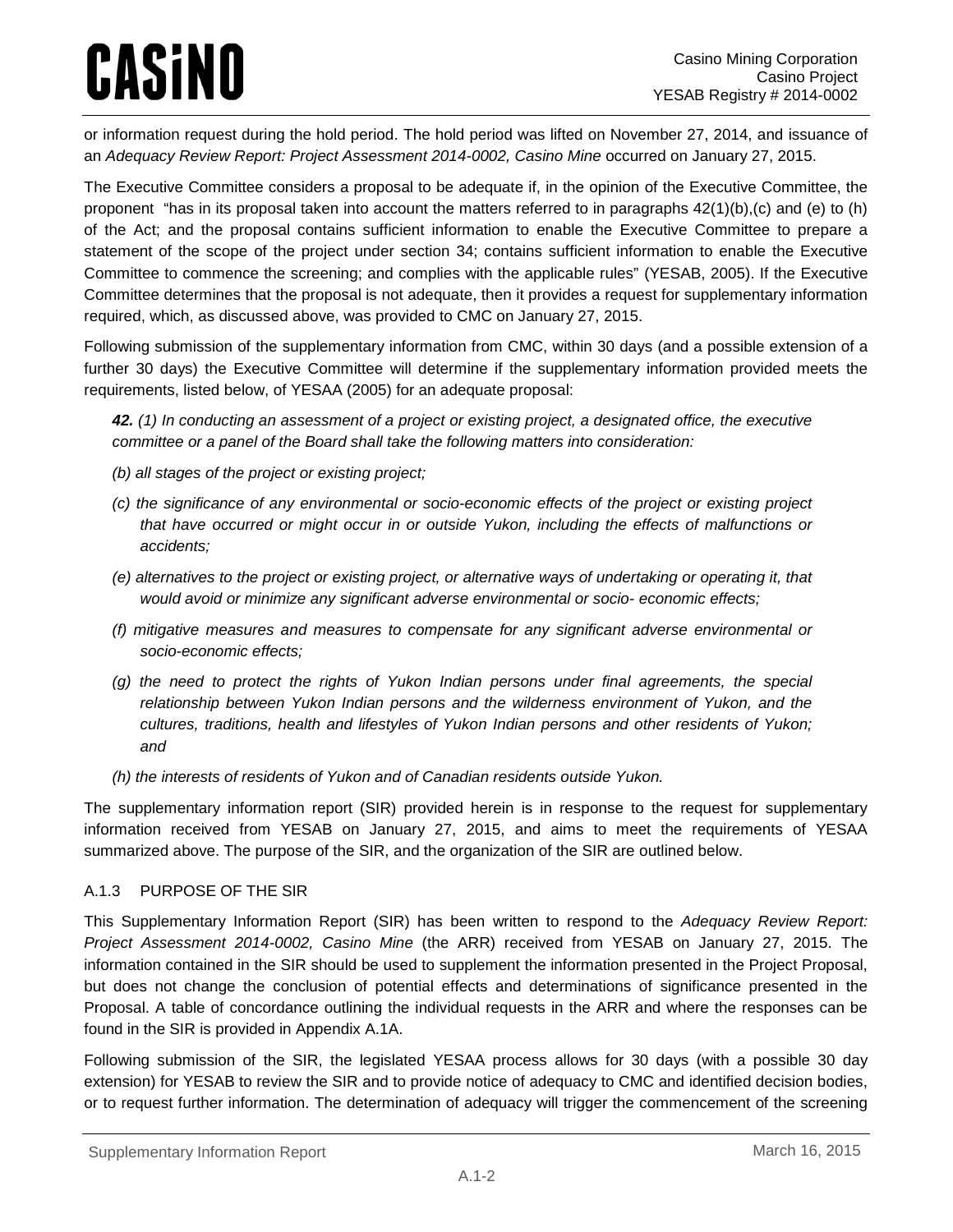and recommendation phase of the YESAA Executive Committee assessment process. CMC may be requested to submit further information following public review and prior to the preparation of the draft screening report by YESAB.

### <span id="page-3-0"></span>A.1.4 ORGANIZATION OF THE SIR

The SIR consists of five volumes of information, 25 sections and numerous detailed technical appendices. As much as possible, the SIR has been laid out to follow the same structure as the Project Proposal, to simplify the review process. To avoid confusion between the Proposal and the SIR, while section names have remained consistent (e.g., Section 7 – Water Quality), in the SIR a prefix of the letter "A" has been added to all Section numbers and Appendices. This will allow for all future supplementary information responses to be sequentially lettered, (e.g., Section B.7 - Water Quality, Appendix B.7A), and it will be immediately clear to the reader if they are reading a document from the original Proposal (no prefix, e.g., Section 7), of the SIR (prefix "A", e.g., Section A.7). This is illustrated for Sections 1 through 5 in [Figure A.1.4-1.](#page-4-0)

For additional clarity, [Figure A.1.4-2](#page-5-0) provides a Document Map of the SIR, which offers an "at a glance" directory of the material found in each section, within each volume, with their appurtenant appendices. The purpose of the SIR is to provide supplementary information to support the initial risk assessment, and not to re-conduct the risk assessment process. During the adequacy review period, some appendices have been updated to reflect reviewer comments. Appendices of the Project Proposal replaced by appendices in the SIR are indicated in [Figure A.1.4-3.](#page-6-0)

Some appendices provided herein to support the SIR are feasibility level reports, or reports generated prior to the submission of the Project Proposal. These documents are meant to provide support to responses outlined in the SIR; however, it should be understood that where details in the feasibility level documents differ from the Project Proposal and/or SIR, the Project Proposal and SIR should be taken to be correct. This is due to the iterative nature of the engineering design, which results in project refinements subsequent to the submission of the feasibility study to minimize adverse effects and maximize project benefits. Engineering details will continue to be refined throughout the permitting and detailed engineering phases of the Project.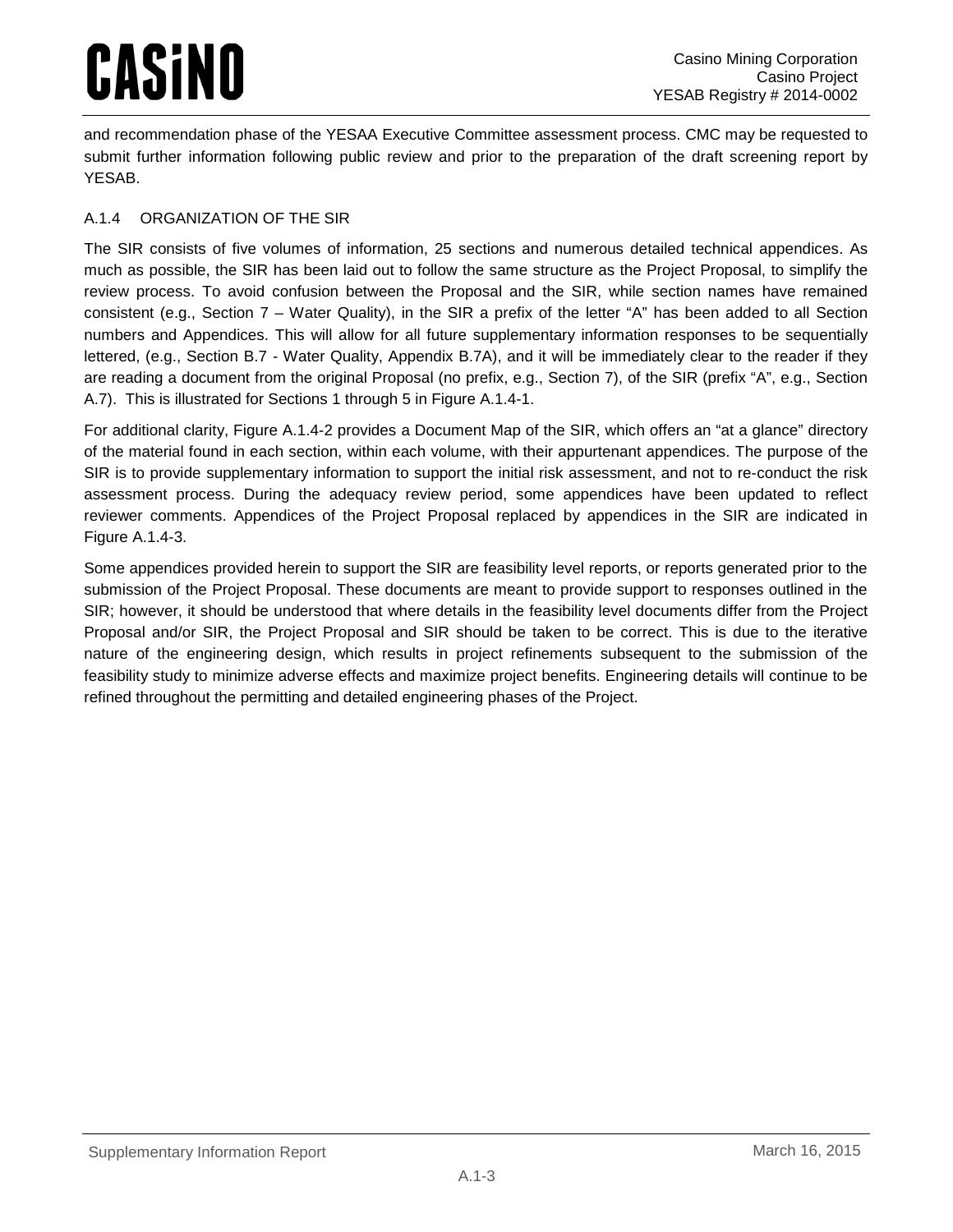

<span id="page-4-0"></span>**Figure A.1.4-1 Document Organization for Proposal and SIR A**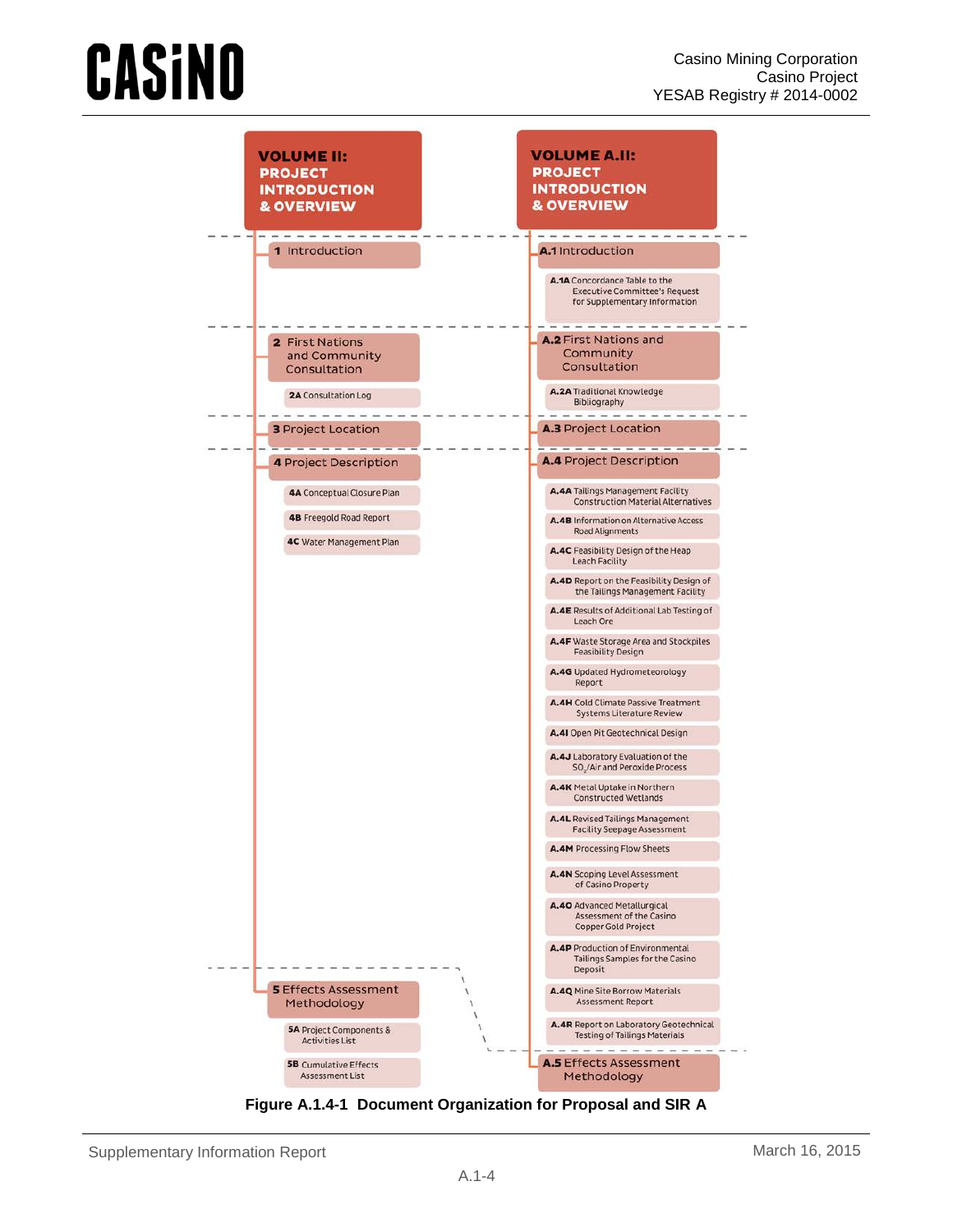#### **VOLUME A.II: PROJECT INTRODUCTION** & OVERVIEW

#### A.1 Introduction

A.1A Concordance Table to the Executive Committee's Request<br>for Supplementary Information

A.2 First Nations and Community Consultation

A.2A Traditional Knowledge Bibliography

#### A.3 Project Location

**A.4 Project Description** 

A.4A Tailings Management Facility **Construction Material Alternatives** 

A.4B Information on Alternative Access **Road Alignments** 

A.4C Feasibility Design of the Heap **Leach Facility** 

- A.4D Report on the Feasibility Design of<br>the Tailings Management Facility
- A.4E Results of Additional Lab Testing of Leach Ore

A.4F Waste Storage Area and Stockpiles<br>Feasibility Design

- A.4G Updated Hydrometeorology Report
- **A.4H** Cold Climate Passive Treatment<br>Systems Literature Review

A.41 Open Pit Geotechnical Design

A.4J Laboratory Evaluation of the SO<sub>.</sub>/Air and Peroxide Process

A.4K Metal Uptake in Northern **Constructed Wetlands** 

A.4L Revised Tailings Management Facility Seepage Assessment

A.4M Processing Flow Sheets

A.4N Scoping Level Assessment of Casino Property

- A.40 Advanced Metallurgical Assessment of the Casino Copper Gold Project
- **A.4P** Production of Environmental<br>Tailings Samples for the Casino Deposit

A.4Q Mine Site Borrow Materials Assessment Report

<span id="page-5-0"></span>**A.4R** Report on Laboratory Geotechnical<br>Testing of Tailings Materials A.5 Effects Assessment Methodology

#### **VOLUME A.III: BIOPHYSICAL VALUED COMPONENTS**

#### A.6 Terrain Features

#### A.7 Water Quality

A.7A Variability Water Balance Model Report

- A.7B Water Quality Predictions Report
- A.7C Potential Effects of Climate Change on<br>the Variability Water Balance
- A.7D Updated Appendix B5 to Appendix 7A
- A.7E 2008 Environmental<br>Studies Report: Final
- A.7F The Effect of Acid Rock Drainage on Casino Creek
- A.7G Toxicity Testing Reports
- A.7H Appendix A2 to Casino Waste Rock and Ore Geochemical Static Test Assessment Report: Cross-Sections
- A.71 Casino Kinetic Testwork 2014 Update<br>for Ore, Waste Rock and Tailings
- A.7J Preliminary Risk Assessment Metal Leaching and Acid Rock Drainage
- A.7K Casino Mine Site Borrow Sites ML/ARD Potential
- A.7L Casino Geochemical Source Term Development: Appendix B
- A.7M 2013-2014 Groundwater Data Report
- **A.7N** Extension of Numerical Groundwater Modelling to include Dip<br>Creek Watershed

#### A.8 Air Quality

A.8A Emissions Inventory for **Construction and Operations** 

#### A.9 Noise

- A.10 Fish and Aquatic **Resources**
- A.10A Updated Fish Habitat Offsetting Plan
- **A.10B** Fish Habitat Evaluation: Instream<br>Flow and Habitat Evaluation<br>Procedure Study
- A.11 Rare Plants and **Vegetation Health**

#### A.12 Wildlife

- A.12A Wildlife Mitigation and Monitoring Plan V.1.2. A.12B Wildlife Baseline Report V.2
- A.12C Moose Late Winter Habitat suitability Report



#### **VOLUME A.IV: SOCIO-ECONOMIC VALUED COMPONENTS**

#### A.13 Employment and Income A.13A Economic Impacts of the

**Casino Mine Project** 

A.14 Employability

- A.15 Economic Development and **Business Sector**
- A.16 Community Vitality
- A.17 Community Infrastructure and **Services**

A.18 Cultural Continuity

**A.18A** Heritage Resources<br>Assessment Areas

- A.18B Heritage Sites Summary
- A.19 Land Use
	- and Tenure

#### **VOLUME A.V: ADDITIONAL YESAA REQUIREMENTS**

A.20 Effects of the Environment on the Project

A.21 Accidents and Malfunctions

#### A.22 Environmental Management

A.22A Waste and Hazardous Materials Management Plan

A.22B Spill Contingency Management Plan

**A.22C** Sediment and Erosion<br>Control Management<br>Plan

A.22D Invasive Species<br>Management Plan

A.22E Road Use Plan

A.22F Socio-Economic<br>Management Plan

A.22G Liquid Natural Gas danagement Plan

A.22H ML/ARD Management Plan

A.23 Environmental **Monitoring Plans** 

A.24 Conclusions

A.25 References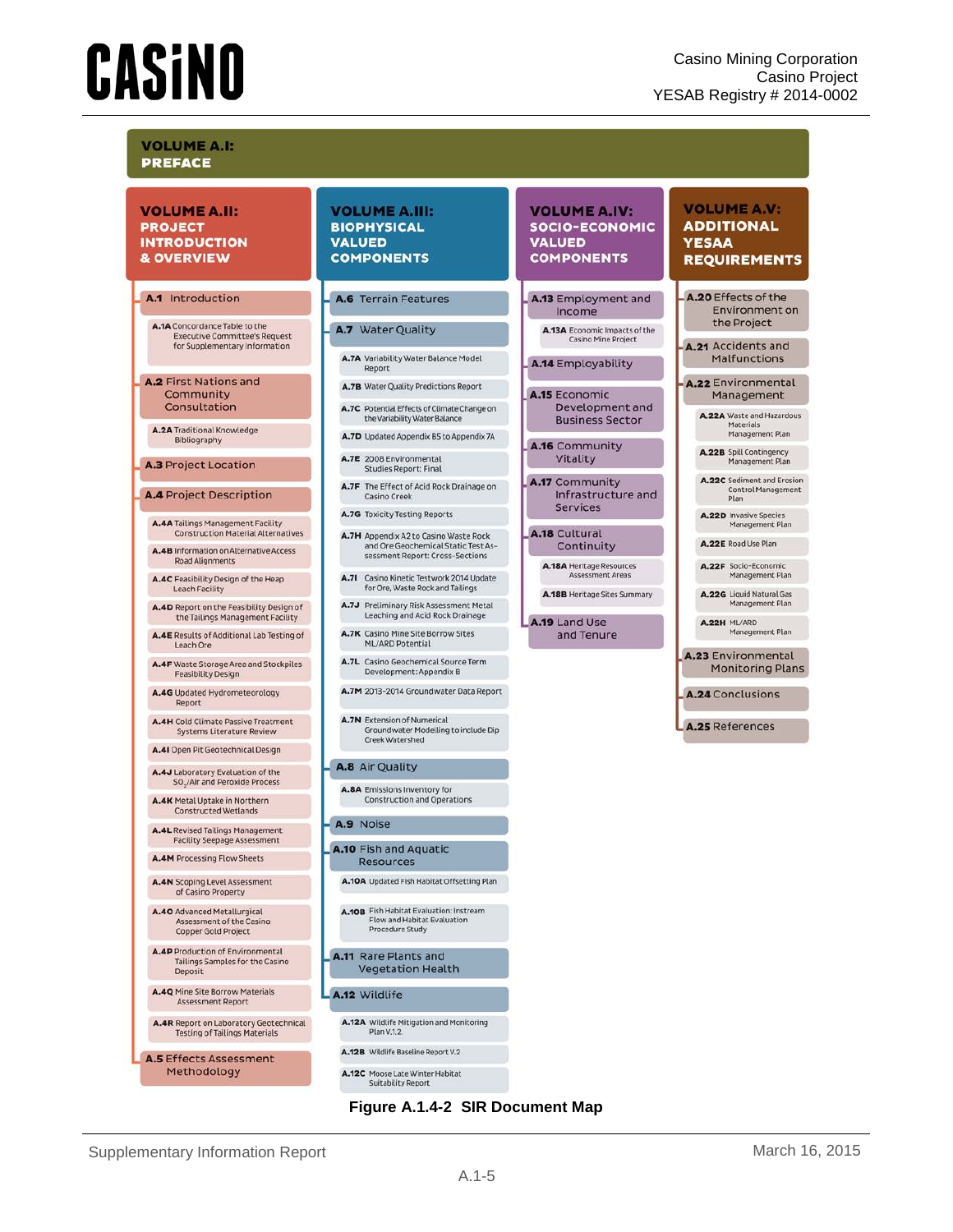

<span id="page-6-0"></span>**Figure A.1.4-3 Proposal Document Map with Replacement Sections**